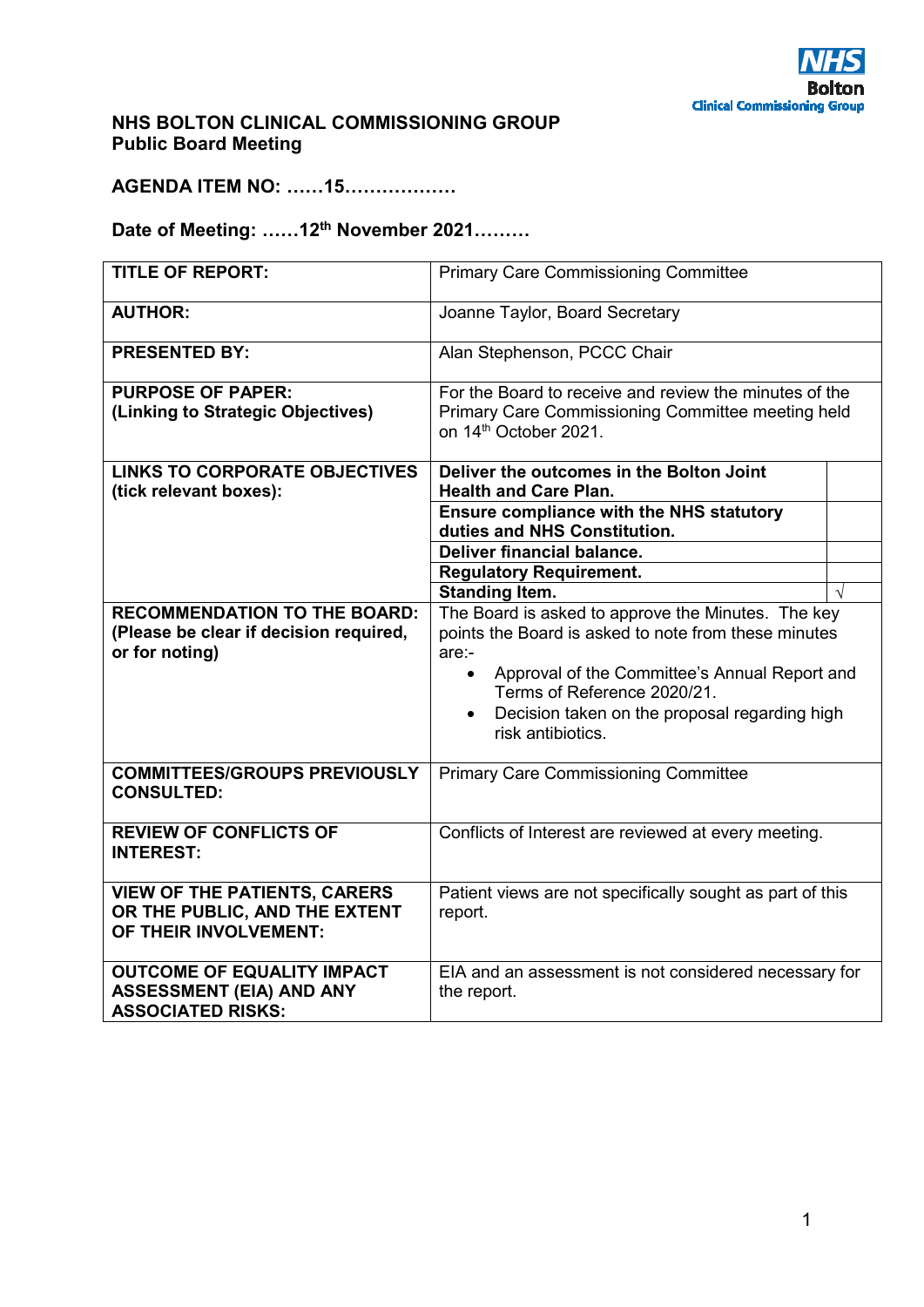#### **MINUTES**

### **Primary Care Commissioning Committee – Virtual Meeting**

| Date: | 14th October 2021 |
|-------|-------------------|
|-------|-------------------|

**Time: 12.00pm** 

#### **Present:**

| <b>Alan Stephenson</b>    | <b>CCG Lay Member (Committee Chair)</b>                 |
|---------------------------|---------------------------------------------------------|
| Su Long                   | <b>CCG Chief Officer</b>                                |
| <b>Stephen Liversedge</b> | <b>CCG Clinical Director, Primary Care &amp; Health</b> |
|                           | Improvement                                             |
| <b>Kelly Knowles</b>      | <b>CCG Acting Chief Finance Officer</b>                 |
| <b>Susan Baines</b>       | <b>Bolton Council Elected Member</b>                    |
| <b>Andy Morgan</b>        | <b>Bolton Council Elected Member</b>                    |
| <b>Steven Whittaker</b>   | <b>Local GP representative</b>                          |
| <b>Kerry Porter</b>       | <b>GMH&amp;SCP Primary Care team representative</b>     |
| <b>Stacey Walsh</b>       | <b>Local Practice Manager representative</b>            |
| <b>Jim Fawcett</b>        | <b>Health Watch representative</b>                      |
| <b>Suzanne Gilman</b>     | <b>Public Health representative, Bolton Council</b>     |
|                           |                                                         |
| <b>Lynda Helsby</b>       | <b>CCG Associate Director Primary Care &amp; Health</b> |
|                           | Improvement                                             |
| <b>Kathryn Oddi</b>       | <b>CCG Head of Primary Care Contracting</b>             |
| <b>Chris Haigh</b>        | <b>CCG Head of Medicines Optimisation</b>               |

### **Minutes by:**

**In attendance:** 

| Joanne Taylor | <b>Board Secretary</b> |
|---------------|------------------------|
|---------------|------------------------|

| <b>Minute</b><br>No. | <b>Topic</b>                                                                                                                                                                                                                                                                                                                                                                                                                                                                            |
|----------------------|-----------------------------------------------------------------------------------------------------------------------------------------------------------------------------------------------------------------------------------------------------------------------------------------------------------------------------------------------------------------------------------------------------------------------------------------------------------------------------------------|
| 44/21                | <b>Apologies for Absence</b><br>There were no apologies for absence.                                                                                                                                                                                                                                                                                                                                                                                                                    |
| 45/21                | <b>Declarations of Interest</b><br>Stephen Liversedge, Stacey Walsh and Steven Whittaker declared an interest in all<br>the items on the agenda relating to primary care, due to potential financial conflicts<br>of interest.<br>The Chair agreed that for each item, views would be taken on the potential conflicts<br>of interest to confirm if these members could take part in any voting or decisions<br>taken.                                                                  |
|                      | The Chair reminded members of their obligation to declare any interest they may have on<br>any issues arising at meetings which might conflict with the business of the committee. It<br>was noted that declarations declared by members of the committee are listed in the CCG's<br>Register of Interest. The Register is available either via the CCG Board Secretary or the<br>CCG's website at the following link:<br>http://www.boltonccg.nhs.uk/about-us/declarations-of-interest |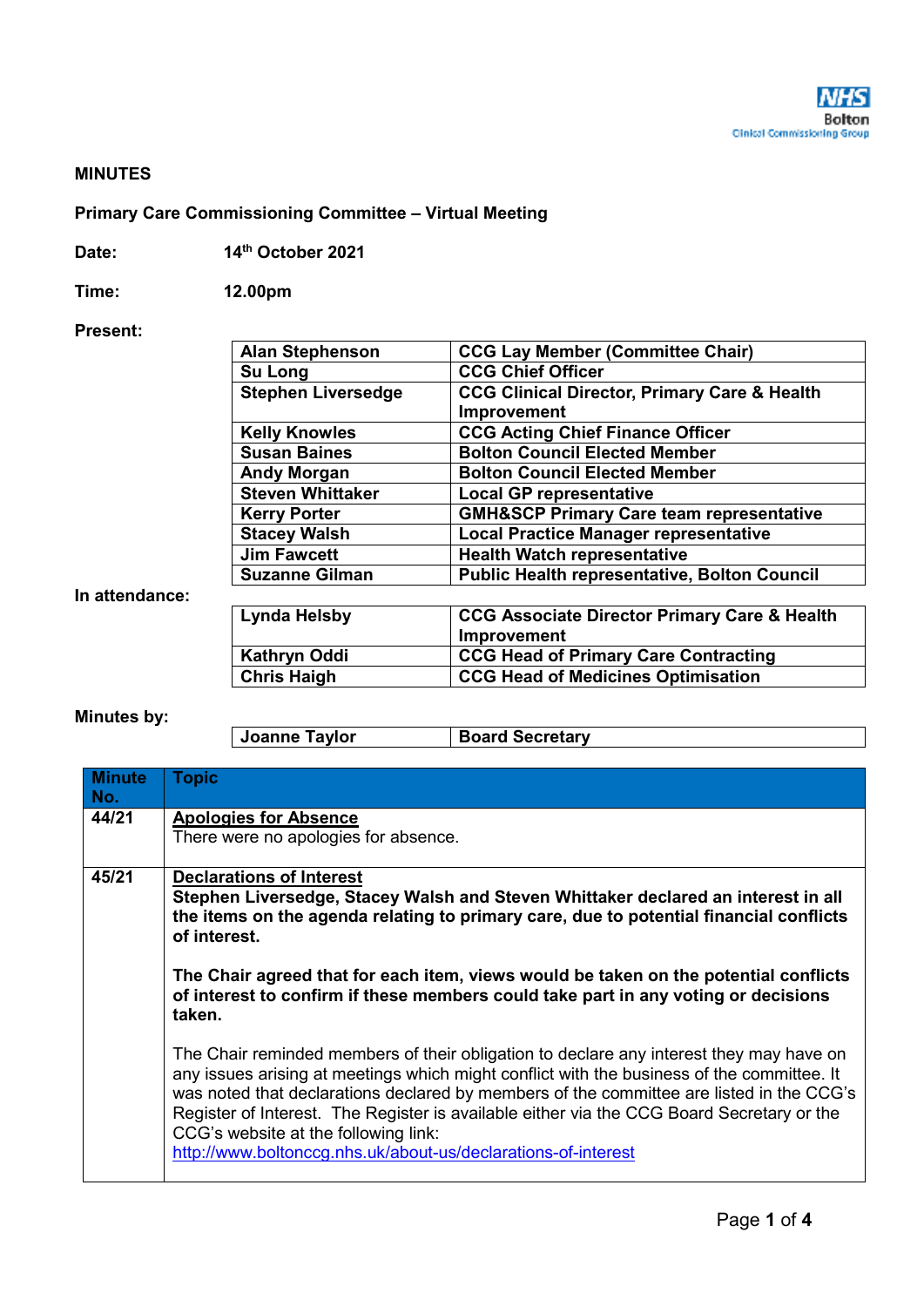| 46/21 | Minutes from the Meeting held on 5 <sup>th</sup> August 2021<br>The Minutes were approved as a correct record.                                                                                                                                                                                                                                                                                                                                                                                                                                                                                                                                                            |
|-------|---------------------------------------------------------------------------------------------------------------------------------------------------------------------------------------------------------------------------------------------------------------------------------------------------------------------------------------------------------------------------------------------------------------------------------------------------------------------------------------------------------------------------------------------------------------------------------------------------------------------------------------------------------------------------|
| 47/21 | <b>Annual Report and Terms of Reference Review</b><br>The draft Annual Report and Terms of Reference for 2020/21 was presented. The purpose<br>of the report is to provide a summary of the Committee's activities, in order to demonstrate<br>how the Committee has discharged its responsibilities and terms of reference.                                                                                                                                                                                                                                                                                                                                              |
|       | The Committee reviewed and commented on the draft report prior to the final document<br>being presented to a future CCG governing body meeting.                                                                                                                                                                                                                                                                                                                                                                                                                                                                                                                           |
|       | The Committee approved the draft Annual Report and Terms of Reference 2020/21<br>for final presentation to the CCG Board at the November meeting.                                                                                                                                                                                                                                                                                                                                                                                                                                                                                                                         |
| 48/21 | <b>High Risk Antibiotics</b>                                                                                                                                                                                                                                                                                                                                                                                                                                                                                                                                                                                                                                              |
|       | Stephen Liversedge, Steven Whittaker and Stacey Walsh did not participate in the<br>discussions or decisions relating to this item.                                                                                                                                                                                                                                                                                                                                                                                                                                                                                                                                       |
|       | Chris Haigh presented a report to the Committee to consider an amendment to the<br>2020/21 BQC standard and KPI relating to high risk antibiotic prescribing. The rationale<br>for this was due to the fact that antibiotic usage has fallen to record low levels in Bolton<br>due to the Covid pandemic.                                                                                                                                                                                                                                                                                                                                                                 |
|       | The numerous factors that have contributed to this and an analysis of the data was<br>reviewed by the Committee. It was further noted that in previous years, antibiotic usage<br>had been gradually declining, therefore the measure and target would be fair or target %<br>reduction or being below peer group average. The vast majority of practices have only<br>achieved payment related to their peer group position rather than based on their target at<br>the start of the year. Given that the target for practices above their peers at baseline would<br>have been nearly impossible to achieve as a % of items an alternate measure should be<br>employed. |
|       | It was further noted that practices that have shown a reduction or maintenance (0%<br>growth) of high risk items would be felt appropriate for this year. A breakdown of this<br>updated achievement was also reviewed.                                                                                                                                                                                                                                                                                                                                                                                                                                                   |
|       | The Committee agreed to the proposal to change the criteria for the BQC payment.<br>It was noted that this would influence the decision of the Appeals Panel in respect<br>of 6 practices.                                                                                                                                                                                                                                                                                                                                                                                                                                                                                |
| 49/21 | <b>Contract Updates:</b>                                                                                                                                                                                                                                                                                                                                                                                                                                                                                                                                                                                                                                                  |
|       | Update on the Application to Increase a Boundary Area<br>The Committee received a further update on the above application. It was reported that<br>the practice has now agreed to extend cover to the area not covered by any practice.                                                                                                                                                                                                                                                                                                                                                                                                                                   |
|       | A review of the benefits of this has also been undertaken with the Primary Care Network<br>who have confirmed their support to the increase in covering the additional boundary area<br>and agree this will provide advantages for additional patient choice.                                                                                                                                                                                                                                                                                                                                                                                                             |
|       | The Committee noted the update and agreed that a further application to extend the<br>cover to the area not covered will be submitted and presented back to the<br><b>Committee at the December meeting.</b>                                                                                                                                                                                                                                                                                                                                                                                                                                                              |
|       |                                                                                                                                                                                                                                                                                                                                                                                                                                                                                                                                                                                                                                                                           |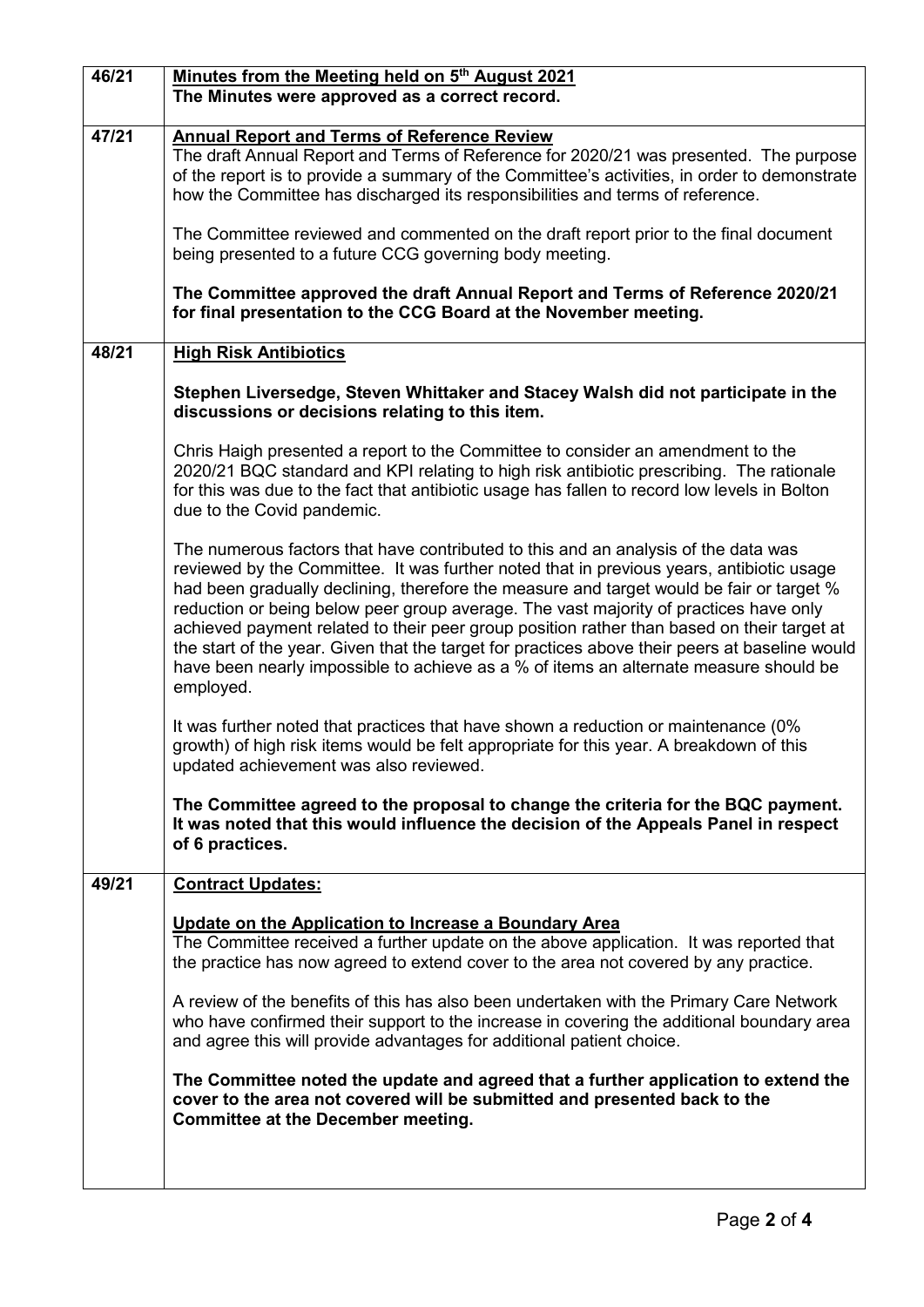#### **Novation Update**

The Committee had previously discussed the option of requesting assurances from the practice to reduce the level of risk, in particular to confirm any future changes to directorship etc., with regard to their application for incorporation of a PMS contract.

The feedback from the Committee has now been shared with the practice and their solicitors and work is progressing with the practice and GM to develop the contract to incorporate the required clause.

**The Committee noted the update and the previous agreement to delegate final approval to the Chief Officer.** 

#### **Access Concerns**

Further to recent requests on GP access arrangements from Councillor Susan Baines, the Committee received an update on the current picture. It was noted that a full response has been sent to Councillor Baines, including details of real examples from patients on the access arrangements for practice based in the Blackrod area. The primary care team has also been in discussion with the practice who have confirmed they are fully open and are providing the same skill mix of staff for patients registered with them, who still have the option to choose which of the practice's premises they wish to attend.

A full explanation has also been given to any patient queries received on how the Covid vaccination and flu programmes are being delivered.

Further work has also been carried out by the CCG's primary care team to undertake a review of all practices to ensure their doors are open as they are required to do contractually. All but 2 practices have a front door open or if the front door isn't able to be openend, a notice on the door confirming that the practice is open.

Councillor Baines commented on the recent discussions held through Council meetings, due to the large volume of queries and questions being raised by local constituents in different areas across Bolton, highlighting that this is a national issue not just local to Bolton.

Members were also informed of the presentations given by the CCG Chair and Chief Officer at recent Cabinet Briefings and the Health Overview and Scrutiny Committee on primary care access where information has been shared on the huge demand now being seen in general practice and the reasons why this has inflated due to people's additional needs, queries on hospital treatment, Covid issues etc. The demand has increased but the capacity to deal with the demand is the same pre-Covid pandemic. Practices are working through on a daily basis the best approach to see the most at risk people in the right way with the right professionals and so public perception of being able to see a professional on the same day is not able to be offered. There is a need to find a way to work together to ensure the right public messages are being sent highlighting that primary care is working hard to meet the needs of their patients and will deliver this in the best way they can.

### **The Committee noted the updates.**

### **50/21 Estates Update** The Committee was informed of developments on: Farnworth scheme for additional rooms to relocate clinical staff has been completed. Kearsley scheme has also been completed. The outline business case for the Horwich scheme was approved in July. GP improvements – PIDs submitted for 3 practices.